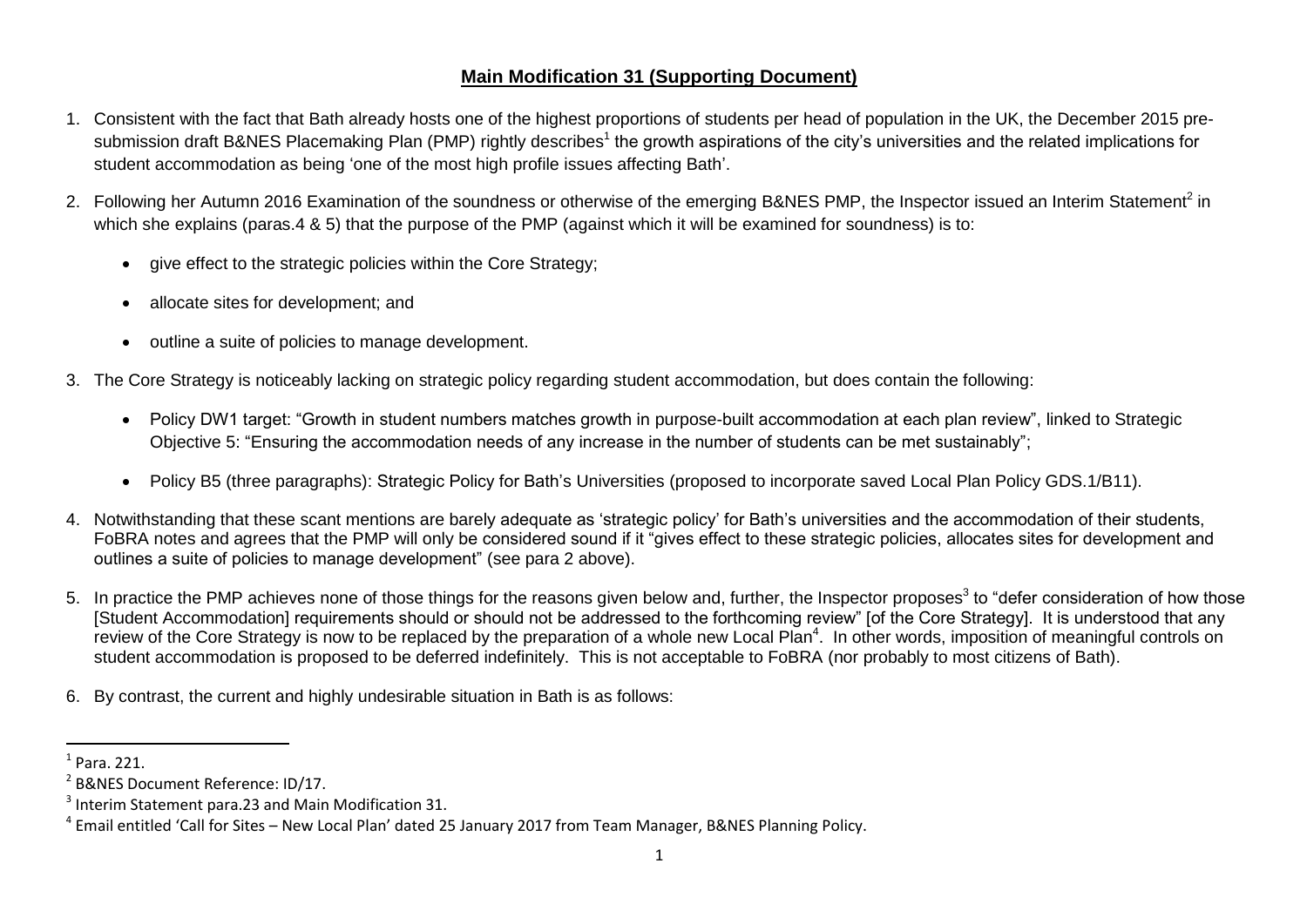- Although Bath hosts one of the largest proportions of students per head of population in the UK, both universities are allowed to recruit as many students as they wish;
- In the hope that the universities can house a higher proportion of their future students on campus (Policy GDS.1/B11), they are encouraged to build within the protected outer Cotswolds AONB if they so wish (PMP Policies SB19 & SB20), before fully utilising opportunities within the 'core' campus;
- If the universities prefer to use their campuses for further expansion of teaching and research facilities rather than housing students (as the University of Bath (UoB) has stated in its PMP representations<sup>5</sup>), or if the majority of students prefer to live in town (as they do), PSABs<sup>6</sup> are supposed to be prevented from being built in the Central and Enterprise areas or on MOD land (Policy B5). However, PSABs are permitted to be built anywhere else in Bath, rather than prioritising the usage of prime city centre sites (e.g. the former St Johns School, Pulteney Road) for housing Bath's permanent residents;
- PSABs are permitted to be built even if HMOs already represent up to a quarter of properties in an application area, taking no account of the number of students (as opposed to the number of properties) already living in a PSAB application area (HMO SPD, Article 4 Direction);
- With so many families of modest income having been driven out of popular student areas like Oldfield Park and Westmoreland, unlimited numbers of further HMOs are encouraged across the city until they form a quarter of properties in any given area, at which point communities are still considered to be 'balanced' (Article 4 Direction);
- Rather than comply urgently with the Inspector's definition of a 'sound' PMP (see para.2 above), B&NES prefers to defer consideration of what needs doing until an unprogrammed future Core Strategy review or, more likely now, a lengthy complete rewrite of the Local Plan;
- Pleas from FoBRA for at least the last 10 years for a workable Student Housing Policy (Draft PMP para.234) have been ignored.
- 7. As detailed in its representations on the draft PMP, FoBRA considers that Strategic Policy B5 (as proposed to be amended then) was already inadequate to address the significant student housing challenge that faces Bath, thus rendering the PMP unsound. MM31 now proposes that the wording of Policy B5 is diluted to the extent that it would be even less effective, in that:
	- With regards to expansion of the UoB, it is now proposed to revert to wording that is 10 years out of date (in quoting saved 2007 Local Plan Policy GDS.1/B11). UoB has indicated (in its PMP Representation 0304-25) that it has no intention of providing anything like the 2,000 additional campus study bedrooms 'sought' by Policy GDS.1/B11;
	- It is now proposed to remove all reference to controls on development of the Bath Spa University campus; and

<sup>1</sup>  $50304 - 25.$ 

<sup>6</sup> Purpose-built Student Accommodation Blocks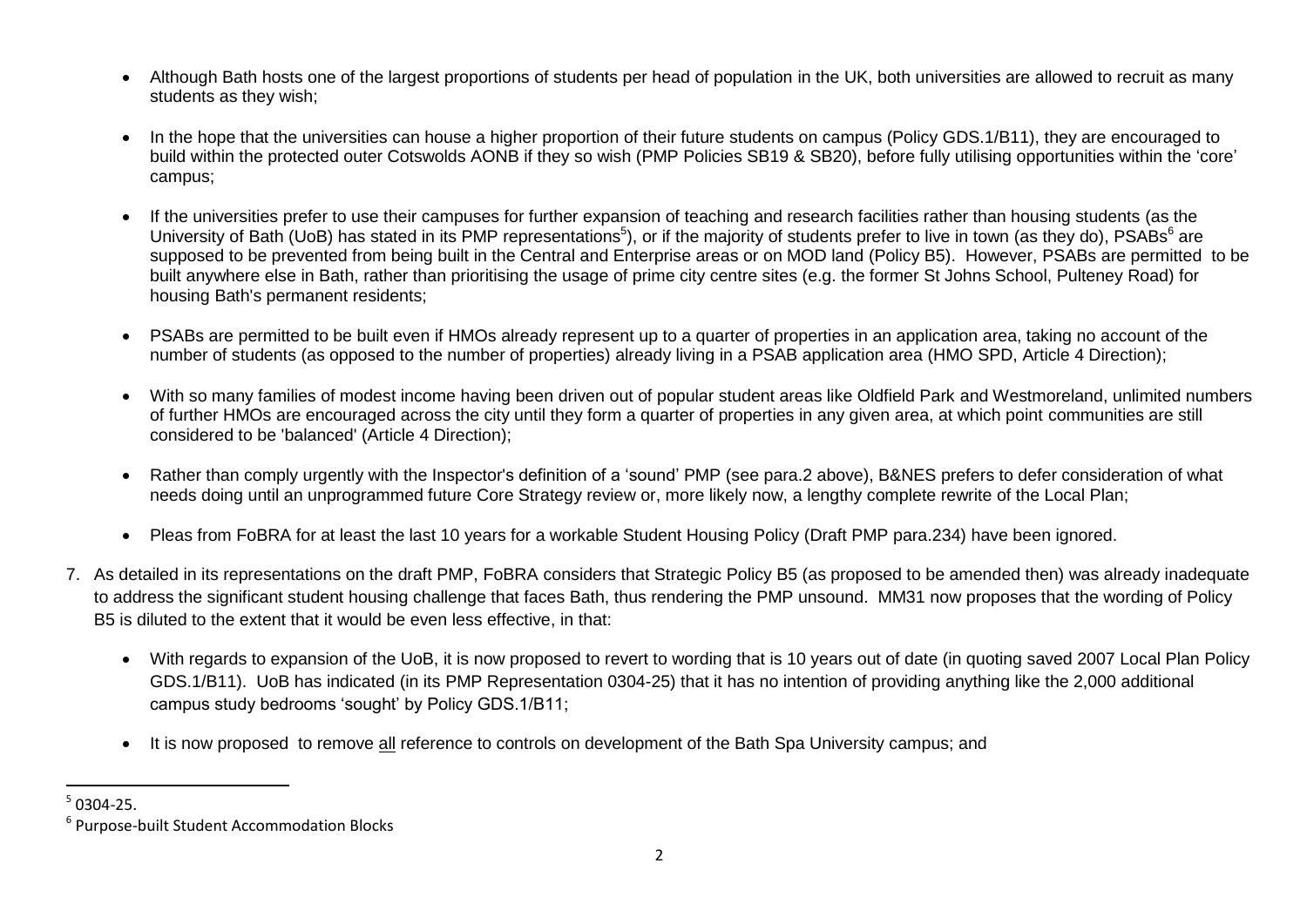- The wording of Policy B5 as it appears in the Core Strategy and as proposed by MM31 within the PMP would be inconsistent.
- 8. A surely unintended consequence of Policy B5, even as proposed to be amended by MM31, under the heading "Off Campus Student Accommodation and Teaching Space", is that, other than in a relatively small portion of the city<sup>7</sup>, proposals for off-campus student accommodation will be considered for approval even where they would adversely affect the delivery of housing targets and economic development. FoBRA proposes deletion of the words "within the Central Area, Enterprise Area and on MOD land" from Policy B5.
- 9. The December 2015 pre-submission draft PMP proposes (under Policy B5, p.118) to delete reference to saved Local Plan Policy GDS.1/B11 which (in 2007) sought the development of up to 2,000 additional study bedrooms and 43,250 sq.m. of academic space on the UoB campus by 2011, expressed within a university-wide master plan. MM31 proposes to reinstate it, viz:

*"With regards to the development and expansion of the UoB, the strategy seeks, in accordance with the saved Local Plan Policy GDS.1/B11, the development of about 2,000 study bedrooms and 45,000 [sic] sq.m. of academic space at the Claverton campus".*

- 10. Six years beyond 2011, copious additional academic space has been built in response to an additional 5,000 students since 2007, but significantly fewer than the 2,000 campus bedrooms envisaged in 2007 have materialised, thus fuelling Bath's well-documented student accommodation problem. That outcome is unsurprising to FoBRA since, apart from being out of date, Policy GDS.1/B11 simply sets an arbitrary upper limit on the number of possible additional campus bedrooms, with no compulsion on UoB to provide them.
- 11. While FoBRA agrees that UoB's development requirements should indeed be expressed within a campus masterplan, we contend that this specific reference to 2,000 bedrooms is significantly out of date, rendering such detail meaningless in 2017. As pointed out by FoBRA in its PMP representations, the extant UoB Masterplan<sup>8</sup> indicates the capacity to deliver at least 1,700 more campus bedspaces<sup>9</sup> beyond those built to date without violating the outer sensitive Cotswolds AONB area. FoBRA notes that UoB's PMP Representation 0304-25, which states that it has no intention of providing more than 440 more bedspaces on its Claverton campus (290 at Polden Corner and 150 on the Lacrosse Pitch), is at variance with and falls far short of (a) the capacity of the campus as cited in its own Masterplan and (b) the outdated requirements of Policy GDS.1/B11.
- 12. Thus, by reverting to saved Local Plan Policy GDS.1/B11 as proposed, the modified PMP must fail the soundness test as defined at para.2 above in that it will neither give effect to Core Strategy strategic policy GDS.1/B11 nor allocate sites for anything like the number of additional student bedrooms required by that Policy at the Claverton campus. Since a key role of the PMP is to 'give effect to the strategic policies within the Core Strategy' (Document ID/17), and in the absence of a meaningful Student Housing Policy, FoBRA suggests that reference to outdated Policy GDS.1/B11 be deleted and the PMP is instead amended to make approval of further UoB expansion conditional upon providing a proportionate number of additional campus bedrooms.

 $\overline{a}$ 

 $<sup>7</sup>$  i.e. the Central Area, the Enterprise Area and on MOD land.</sup>

<sup>8</sup> University of Bath Masterplan 2009-2026, 2014 Summary Update

 $^9$  i.e. 2,400 less The Quads (700)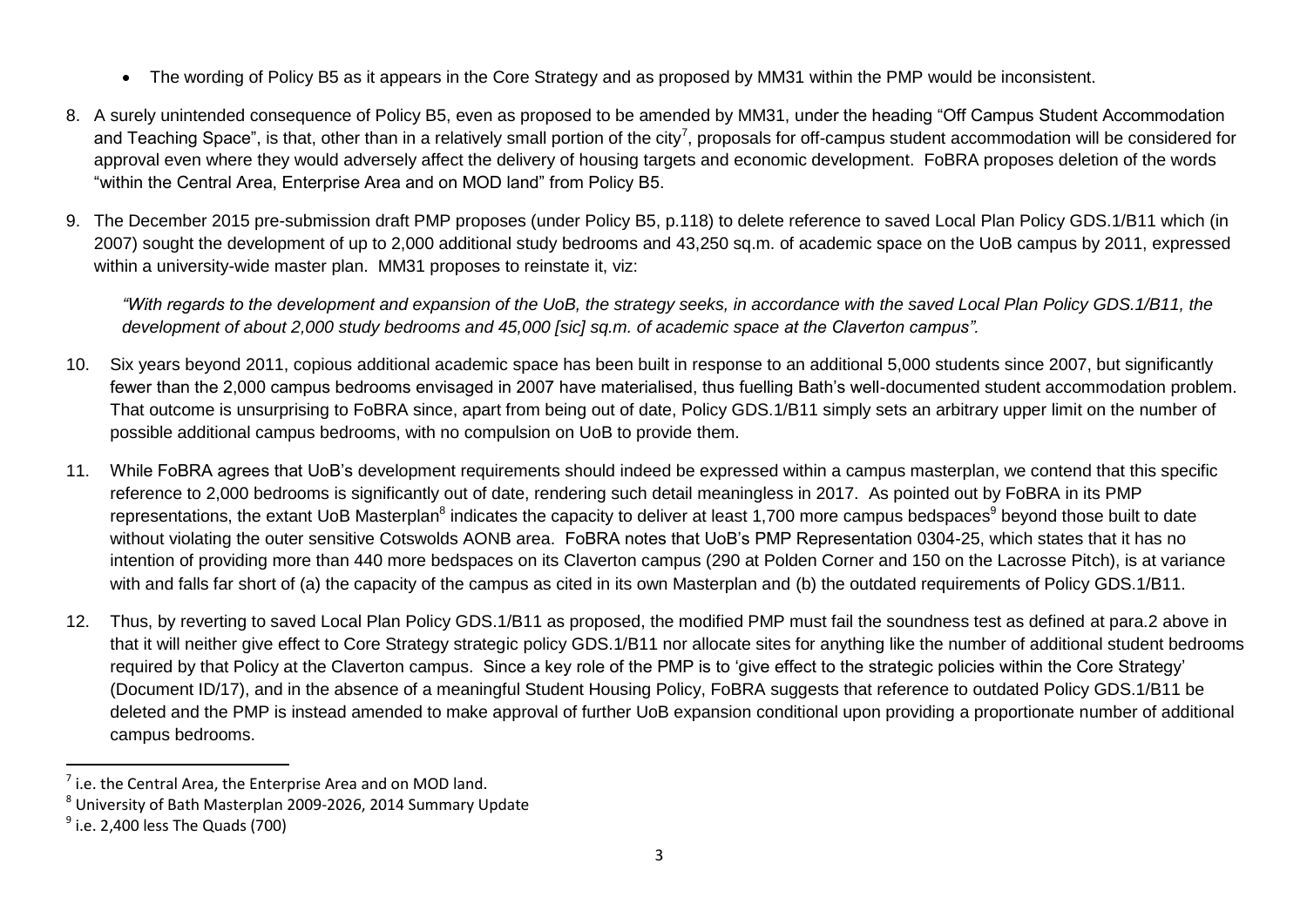13. Under the heading "Placemaking Plan and determining planning applications" B&NES has recently placed on its website<sup>10</sup> a page entitled "Placemaking Plan: Analysis of weight to be applied to Placemaking Plan policies (as at January 2017)". This explains that, from the point at which Main Modifications were published for consultation (5th January 2017), the following analysis sets out the weight that the LPA will give to policies in the Placemaking Plan.

a. Against PMP, Volume 2 (Bath), page 127, that analysis states that Policy SB19: University of Bath at Claverton Down (the subject of MM32) replaces Local Plan saved Policy GDS.1/B11 (the subject of MM31).

b. If SB19 is intended to replace GDS.1/B11 (which has been shown to be out of date elsewhere, dating back to 2007), it is inconsistent to propose (as MM31 does) to revert to GDS.1/B11 elsewhere in the PMP, i.e. as part of Policy B5. FoBRA considers Policy B5 [modified] to be woefully inadequate as a strategic policy. Properly to become one, it should define a workable strategy for housing Bath's students both on- and off-campus, something which it patently does not do, as written. Policy B5 merely 'seeks' the development of 2,000 UoB campus bedrooms and prevents others from being built in certain parts of the city. UoB has signalled (in its PMP Representation 0304-25) that it has no intention of providing more than 440 additional campus bedrooms and is under no obligation to do so.

c. FoBRA contends that the PMP cannot achieve its stated roles of allocating sites for student housing development and outlining a suite of policies to manage such development (see para.2 above) if there is no published student housing strategy which defines how it is proposed to control and manage future demand for student accommodation both on- and off-campus.

- 14. For the reasons given above and in its PMP representations, FoBRA considers the proposed changes to Policy B5 make it quite unable to be titled 'Strategic Policy for Bath's Universities'. What is so desperately required now is a comprehensive and effective Student Housing Policy, covering all aspects of university recruitment, and the balance between the housing of students and of Bath's permanent population, taking into account control of the severe demands placed by the universities on development sites in Bath and on campuses tightly constrained by national Green Belt and AONB designations. This is a debate in which FoBRA would be willing to participate, perhaps through the Bath City Forum.
- 15. In these circumstances, FoBRA does not understand how the PMP, as proposed to be amended by Main Modification 31, being neither effective, nor positively prepared nor justified, can be considered sound when tested against the requirements of the NPPF and the Inspector's own published criteria (see para.2 above).
- Note: The Table below shows how the wording of Policy B5 has changed between publication of the Core Strategy (November 2014), the re-submission draft PMP (December 2015) and as proposed after Main Modification MM31.

 $Final - 11<sup>th</sup>$  Feb 17

 $\ddot{\phantom{a}}$ 

<sup>&</sup>lt;sup>10</sup> http://www.bathnes.gov.uk/services/planning-and-building-control/planning-policy/placemaking-plan/placemaking-plan-examination#five